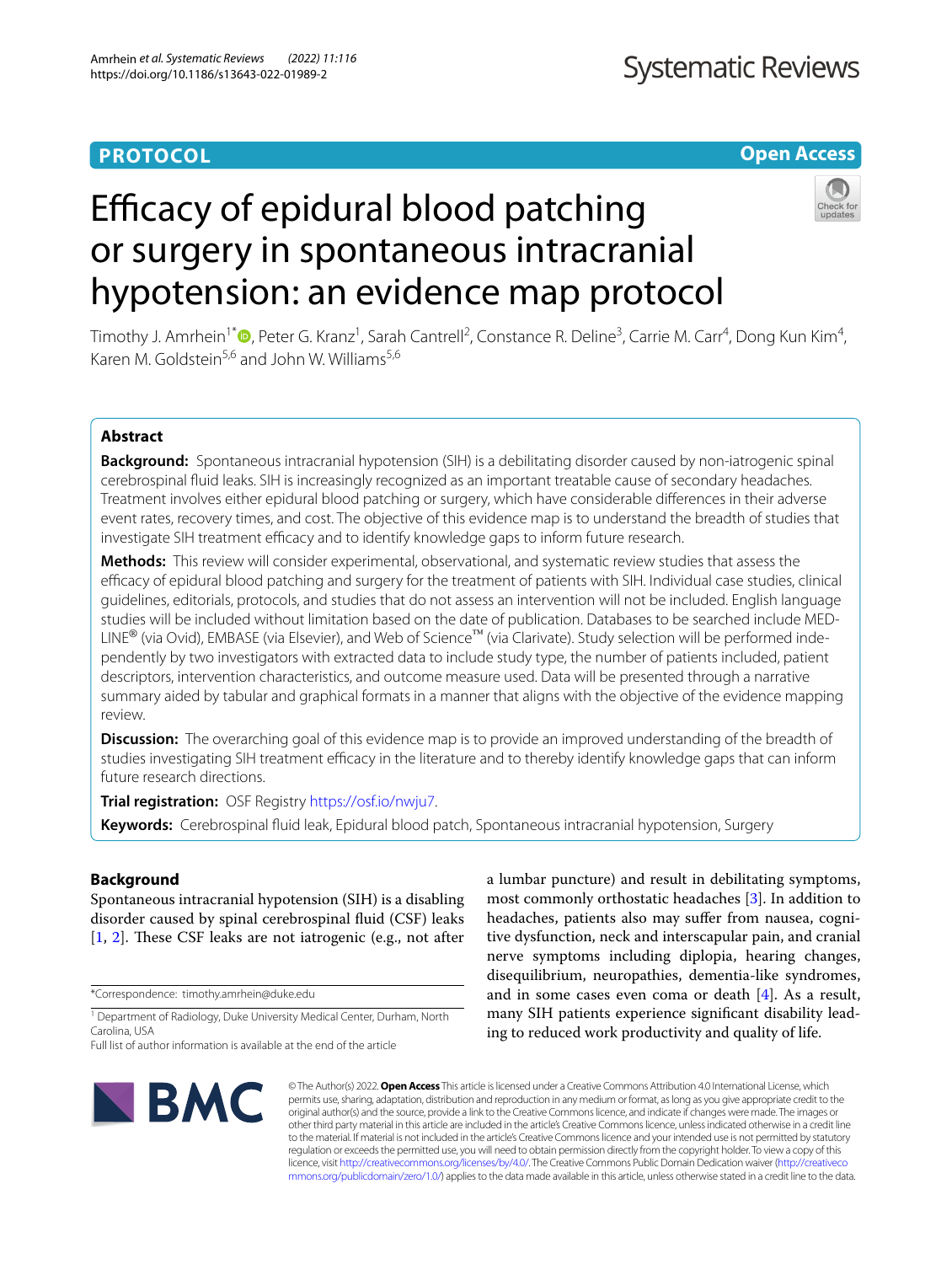SIH was once assumed rare but is now recognized as an important treatable cause of secondary headaches. Unfortunately, misdiagnosis and delayed diagnosis remain the norm for SIH patients, with up to 94% experiencing delays in their diagnosis ranging from a month to years [\[5\]](#page-4-4). While the prevalence of SIH is largely unknown, one study identifed an incidence of 5 in 100,000 in patients that presented to the emergency department at a major urban hospital, which is similar to the rate of better-known causes of secondary headache including subarachnoid hemorrhage  $[6, 7]$  $[6, 7]$  $[6, 7]$ . The true incidence is likely much greater due to pervasive misdiagnosis.

Once the diagnosis of SIH is made, efforts turn toward identifcation and localization of the spinal CSF leak [\[8](#page-4-7)]. This then allows for directed treatment in the form of either surgery or epidural blood patching (EBP). EBP is widely accepted as the frst-line treatment for SIH and involves the percutaneous injection of autologous sterile blood through a needle into the epidural space. There are several variations of the EBP procedure commonly employed: (a) imaging-guided or non-imaging-guided, (b) targeted directly to the location of a known CSF leak or non-targeted (i.e., patching material placed in the epidural space without regard to leak location), and (c) with or without fibrin glue sealant  $[9]$  $[9]$  $[9]$ . The inclusion of fibrin sealant in EBP is an off-label use of this product. Surgical techniques for treatment of SIH include ligation or ablation of a CSF to venous fstula associated with a nerve root sleeve as well as direct repair of the dura via extradural or intradural approaches [[10–](#page-4-9)[13\]](#page-4-10). While EBP is typically the frst treatment attempted and efective, with a wide range of reported efficacy  $(36-90%)$ , many patients require more than one patch [[14–](#page-4-11)[21](#page-4-12)]. Anecdotally, surgery is considered more defnitive [[10](#page-4-9), [12](#page-4-13)]. However, surgery carries with it an increased risk profle compared with EBP, which has a generally low rate of adverse events, in addition to signifcantly longer patient recovery times [\[22\]](#page-4-14). Further, surgery is considerably more expensive than EBP with total costs often 3–10 times that of patching. For these reasons, there remains equipoise regarding the appropriate treatment algorithm.

We will apply systematic evidence mapping techniques to describe the quantity and types of research studies in the literature that address the efficacy of two treatments for patients with spontaneous intracranial hypertension (SIH), epidural blood patching (EBP), and surgery [\[23](#page-4-15)]. We intend for this to be broad in scope and will include patching procedures that are both targeted and non-targeted, imaging-guided and non-imaging guided, and that use blood alone, fbrin glue alone, or a combination of blood and fbrin glue. For surgery, the scope will be inclusive of all types of surgical procedures used to treat spinal CSF leaks and CSF to venous fstulas (CVFs) in patients with SIH. We will also describe any outcome measures used to defne the successful treatment of SIH which we envision may include patient symptom response, quality of life or functional status assessments, and imaging biomarkers. Both the use of non-validated assessments (e.g., subjective improvement of headache or general symptoms) and validated outcome measures (e.g., NRS, HIT-6, MIDAS, EQ-5D, PGIC) will be documented. A preliminary search of PROSPERO, MEDLINE, the Cochrane Database of Systematic Reviews, and the *JBI Evidence Synthesis* was conducted revealing only a single published systematic review studying SIH  $[24]$  $[24]$ . This project was more broad in scope with the intention to evaluate the clinical characteristics, methods of diagnosis, and general treatment approaches in SIH. Therefore, it does not have a signifcant overlap with the goals of our evidence map. No other current or underway evidence mapping reviews, scoping reviews, or systematic reviews on the topic were identified. The overarching goal of this evidence map is to provide an improved understanding of the breadth of studies investigating SIH treatment efficacy in the literature and to thereby identify knowledge gaps that can inform future research directions.

## **Methods/design**

## **Review questions/objectives**

Two main objectives will be addressed in this evidence map:

- i) To describe the published literature that evaluates the efficacy of epidural patching for the treatment of patients with spontaneous intracranial hypotension (SIH).
- ii) To describe the published literature that evaluates the efficacy of surgery for the treatment of patients with SIH.

## **Inclusion criteria**

## *Participants*

This review will consider studies that include patients of any age or sex with a reported diagnosis of SIH that were treated with any form of either EBP or surgery. We will also specifcally focus on the subset of these studies that include patients that defnitively meet the International Classifcation of Headache Disorders 3rd Edition defnition of SIH [\[25](#page-4-17)].

Exclusion criteria will be studies of patients with headaches not secondary to SIH, iatrogenic spinal CSF leaks (e.g., post-surgical or due to lumbar puncture), cranial CSF leaks, and mixed populations of SIH and non-SIH patients without subgroup analysis with results reported separately by patients with SIH.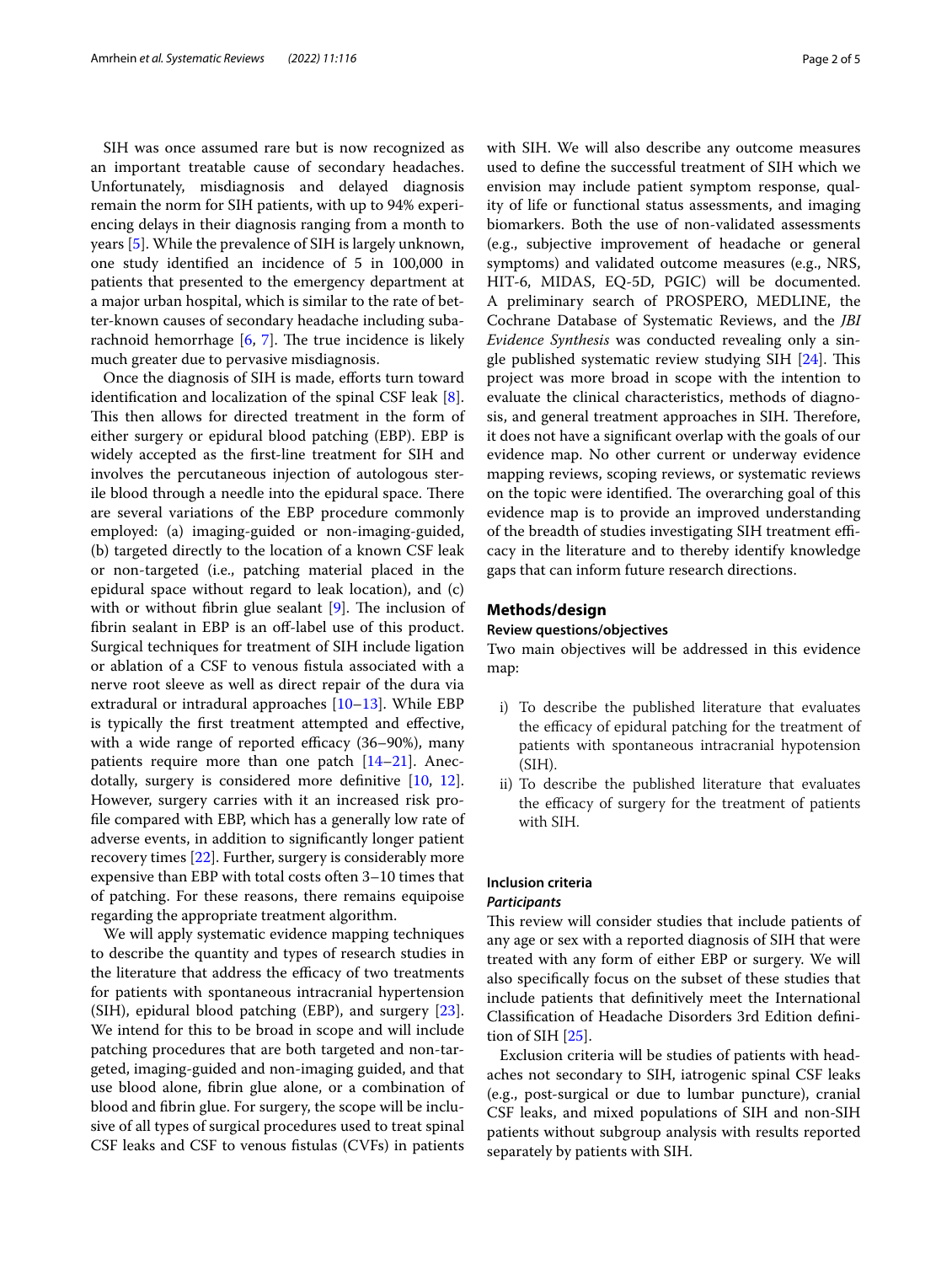## *Concept*

This review will consider studies that assess the efficacy of treatments for SIH, specifcally EBP or surgery, and report patient outcomes. Outcomes of interest include patient symptom response, quality of life or functional status assessments, and imaging biomarkers. This includes both non-validated assessments (e.g., subjective improvement of headache or general symptoms) and validated outcome measures (e.g., NRS, HIT-6, MIDAS, EQ-5D, PGIC).

## *Context*

This review will consider studies regardless of their location, country, or setting.

## *Types of sources*

This evidence mapping review will consider experimental, observational, and systematic review studies that assess the efficacy of epidural blood patching and surgery for the treatment of patients with SIH. This will include randomized controlled trials, non-randomized controlled trials, controlled before and after studies, interrupted time-series, case series, case-control, prospective cohort, retrospective cohort, and relevant systematic reviews. Individual case studies, clinical guidelines, editorials, protocols, and studies that do not assess an intervention will not be included. Only studies published in English will be included without limitation on the date of publication. Publications identifed through our search will be used as sources to hand-search references and the gray literature.

## *Search strategy*

The search strategy will aim to identify published experimental, observational, and systematic review studies meeting inclusion criteria. The search strategy was developed by the research team and an experienced medical librarian. An initial limited search was developed for MEDLINE (via Ovid); relevant articles from this search, as well as exemplar publications, were mined for keywords. The search strategy utilizes a combination of keywords searched in the titles and abstracts as well as database-specifc subject headings. A complete, reproducible search strategy for MEDLINE® (via Ovid) from 1946 to November 20, 2020, is included in Addi-tional file [1.](#page-3-0) This search strategy will be adapted for each information source. Databases to be searched include  $\text{MEDLINE}^{\circledR}$  (via Ovid), Web of Science<sup>™</sup> (via Clarivate), and EMBASE (via Elsevier). The complete, reproducible search strategies for each database will be included in the fnal manuscript. Reference lists for all articles included in this evidence map will be reviewed to identify additional relevant publications. The investigators intend to contact the authors of included primary studies for additional information, as needed. Studies published in English will be included, and there will be no exclusion based on the date of publication. To improve specifcity, the updated search will exclude animal-only studies. The strategies will be peer-reviewed by a second experienced medical librarian prior to execution using the PRESS Checklist [[26](#page-4-18)].

## *Initial screening search*

The established complete search strategy results in a considerable diference in yield with and without the inclusion of terms for the "spontaneous" concept (4995 vs. 820 publications, respectively). As a result, we will begin by reviewing a randomly selected sample of the additional publications that resulted in the larger data set (the set that includes the "spontaneous" concept). Randomized selection will be performed using a random number generator. These additional studies will be reviewed to determine if publications that would meet inclusion criteria for this evidence map would inadvertently be excluded should the more stringent search criteria be employed (by excluding the "spontaneous" concept). Using prespecifed inclusion/exclusion criteria, the titles and abstracts of these articles will be reviewed independently by two investigators for potential relevance to the review objectives. Conservatively assuming a 50% probability that a single report in this group will meet the criteria for inclusion, a randomly selected sample of 385 articles would provide a 95% confdence level for confrming that no additional articles would be added if the larger data set was used for study selection. If no additional studies are identifed in this cohort, the more stringent search criteria (including terms for the "spontaneous" concept) will be employed. If any additional studies are identifed, the larger data set will be used for study selection.

#### *Study selection*

Using prespecifed inclusion/exclusion criteria, the titles and abstracts of articles included in existing reviews and identifed through our primary search will be reviewed independently by two investigators for potential relevance to the review objectives. Articles included by either investigator as potentially meeting our inclusion criteria will undergo full-text screening. At the full-text screening stage, two independent investigators must agree on a fnal inclusion/exclusion decision. Disagreements will be resolved by obtaining a third investigator's opinion when consensus cannot be reached between the frst and second investigators. Reasons for the exclusion of fulltext articles will be recorded and reported in the review. Articles meeting eligibility criteria will be included for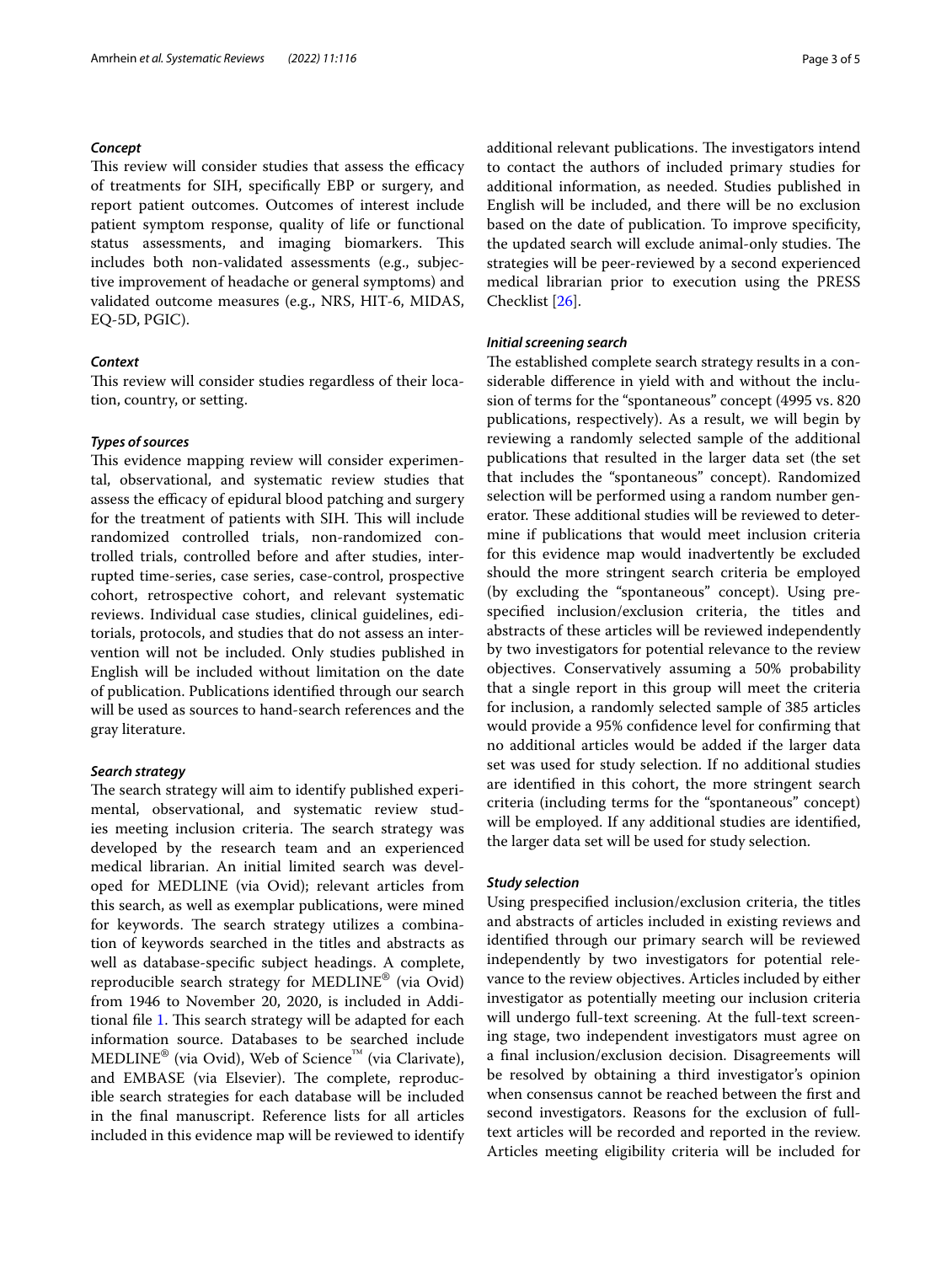data abstraction. At full-text review, we will include studies meeting the listed defnition of SIH and a treatment intervention (i.e., EPB or surgery), as previously defned. All results will be tracked in both Covidence, a web-based data synthesis software program (Evidence Partners Inc., Manotick, ON, Canada), and EndNote<sup>®</sup> reference management software (Clarivate) and duplicates removed. Our results will be reported in full in a manner that adheres to Preferred Reporting Items for Systematic Reviews and Meta-Analyses Extension for Scoping Reviews (PRISMA-ScR) guidelines (Additional fle [2](#page-3-1)) [\[27\]](#page-4-19).

## *Data extraction*

Data from included publications will be abstracted into a customized Covidence database by one reviewer and over-read by a second reviewer. Disagreements will be resolved by consensus or by obtaining a third reviewer's opinion when consensus cannot be reached between the frst and second reviewers. Data elements include descriptors to assess study type, number of patients included, and outcome measures used.

Key characteristics abstracted will include patient descriptors (e.g., age, sex, race), intervention characteristics (e.g., type of epidural patching—imaging-guided vs. non-imaging guided, targeted vs. non-targeted, blood only vs. fbrin sealant only vs. blood and fbrin sealant; surgery type), comparator (if any), category of outcome measure used (e.g., patient symptom response, quality of life, functional status, imaging biomarker), specifc outcome measure used when applicable (e.g., NRS, HIT-6, MIDAS, EQ-5D, PGIC), timing of outcome assessment after the intervention, and study setting (e.g., country). Multiple reports from a single study will be treated as a single data point, prioritizing results based on the most complete and appropriately analyzed data. When critical data are missing or are unclear in published reports, we will request supplemental data from the study authors. A draft extraction tool is provided as Additional file [3](#page-3-2). This extraction tool will be modifed and revised as necessary during the process, and modifcations will be detailed in the fnal review manuscript.

## *Data analysis and presentation*

We will summarize the literature using relevant data abstracted from the eligible studies. Summary tables will describe the key study characteristics of the primary studies: study design, patient demographics, and details of the treatment intervention. Data will be narratively summarized. Data presentations will include tabular and graphical formats, as appropriate, to convey key features of the literature. We will present our analysis as a broad literature map without commenting on the quality of individual studies or the strength of evidence for the key question.

## **Discussion**

The resultant evidence map produced from this protocol will be the frst generated in the feld of SIH. We expect that it will provide impactful information about current gaps in knowledge and thereby substantive guidance directing future research and funding decisions. This evidence map may also serve as a roadmap for planned national SIH guideline initiatives.

## **Supplementary Information**

The online version contains supplementary material available at [https://doi.](https://doi.org/10.1186/s13643-022-01989-2) [org/10.1186/s13643-022-01989-2](https://doi.org/10.1186/s13643-022-01989-2).

<span id="page-3-1"></span><span id="page-3-0"></span>**Additional fle 1.** Search strategy.

<span id="page-3-2"></span>**Additional fle 2.** PRISMA-P 2015 checklist.

**Additional fle 3.** Data extraction instrument.

#### **Acknowledgements**

The authors would like to thank Reginald Lerebours from Duke University Medical Center for his assistance with the power analysis for the initial screening search.

#### **Authors' contributions**

All authors have made substantial contributions to the conception and design and have helped to draft and/or revise the work. All authors have approved the submitted version and have agreed to be accountable for the accuracy and integrity of the work.

#### **Funding**

This effort is not supported by any external funding.

#### **Availability of data and materials**

Data sharing is not applicable to this article as no datasets were generated or analyzed during the current study.

## **Declarations**

**Ethics approval and consent to participate** Not applicable.

#### **Consent for publication**

Not applicable.

#### **Competing interests**

The authors declare that they have no competing interests.

#### **Author details**

<sup>1</sup> Department of Radiology, Duke University Medical Center, Durham, North Carolina, USA. <sup>2</sup> Duke University Medical Center Library, Duke University School of Medicine, Durham, North Carolina, USA.<sup>3</sup> Spinal CSF Leak Foundation, Spokane, Washington, USA. <sup>4</sup> Department of Radiology, Mayo Clinic, Rochester, Minnesota, USA.<sup>5</sup> Division of General Internal Medicine, Duke University School of Medicine, Durham, North Carolina, USA. <sup>6</sup> Durham Center of Innovation to Accelerate Discovery and Practice Transformation, Durham Veterans Afairs Health Care System, Durham, North Carolina, USA.